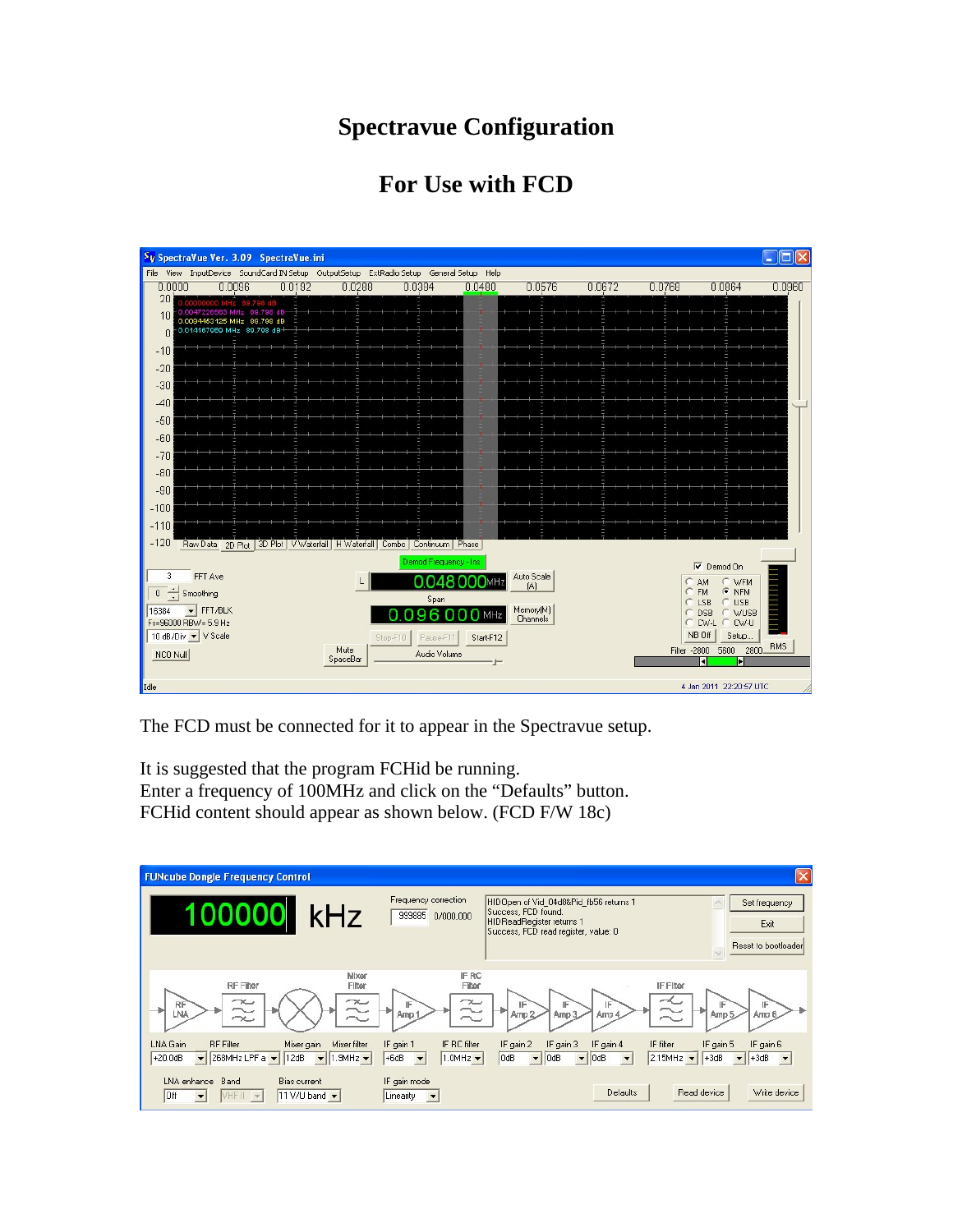| <b>SoundCard Input Setup</b>                                 |                     |     |                                                                    |                  |  |
|--------------------------------------------------------------|---------------------|-----|--------------------------------------------------------------------|------------------|--|
| SoundCard                                                    | FunCube Dongle V0.0 |     |                                                                    |                  |  |
| Sample Rate                                                  | 96000               | SPS | 1/Q Comp<br>100<br>$\overline{\cdot}$                              | alpha            |  |
| <b>BW Limit</b>                                              | 96000               | Hz  | $\frac{1}{\cdot}$<br>$\overline{0}$                                | beta             |  |
| <b>Center Freq</b>                                           | 48000               | Hz  | $\frac{1}{\cdot}$<br>$\overline{0}$                                | I dc             |  |
| $\triangledown$ Stereo (Complex I=R, Q=L)<br>Imvert Spectrum |                     |     | $\frac{1}{\cdot}$<br>$\overline{0}$<br>Sample Offset<br>$-1$ $G_0$ | Q dc<br>$C_{+1}$ |  |
| 0K<br>Cancel                                                 |                     |     |                                                                    |                  |  |

The "Center Freq" may be set to suit you. As shown it results in the scale seen in the first screenshot i.e.  $0KHz - 96KHz$ . If you prefer to have the scale shown as  $+/-48KHz$  of the FCD's centre frequency then enter 0 in this box.

Remember, a signal at the centre frequency of the FCD as set with the FCD control program is always displayed at the centre of the Spectravue screen.

Out of the box there are two tweaks of immediate interest. Firstly there's the DC offset which you'll find in the middle of the SDR's passband (centre hump), and secondly there's the image rejection. By adjusting these settings, you can null out the DC offset and image signals.

I dc & Q dc adjust the DC offset (centre hump).

alpha & beta adjust the image rejection.

The precise amount of DC offset and image rejection will vary from unit to unit, and is also frequency and gain specific.

See later in document.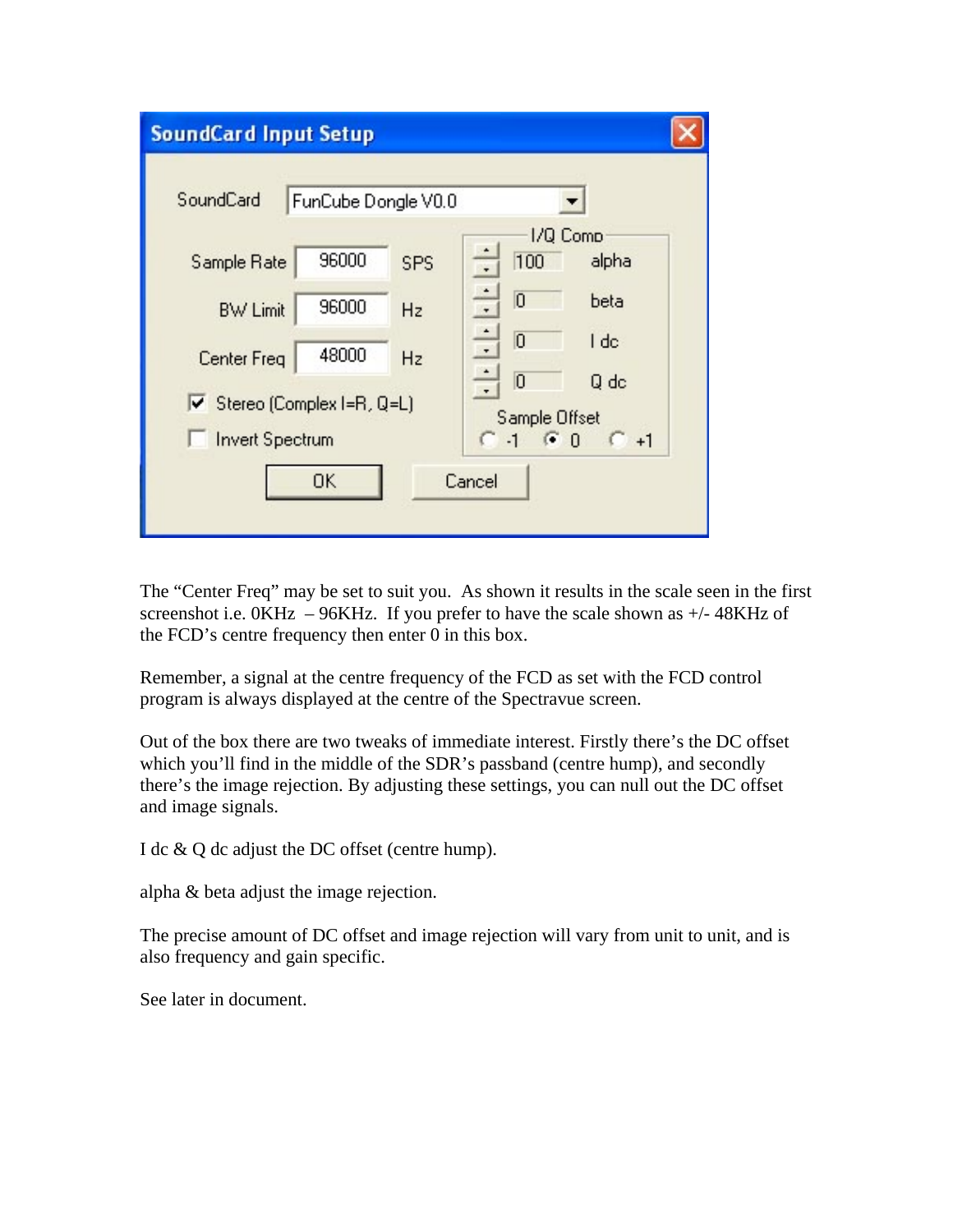| <b>Data Output Selection</b>                                                                                                                                                                                                                                                                                                                                                                                                                                                                                                             |  |  |  |  |
|------------------------------------------------------------------------------------------------------------------------------------------------------------------------------------------------------------------------------------------------------------------------------------------------------------------------------------------------------------------------------------------------------------------------------------------------------------------------------------------------------------------------------------------|--|--|--|--|
| Wave File Capture Setup<br>Max File Size 700MB(CD)<br>G<br>⊽<br>Chain Multiple Files<br><b>RF Data to Wave File</b><br>O<br>Max File Size 2.1GB (DVD)<br>V TimeStamp Filename<br>⊙ Demod to Wave File<br>Max User<br>FreqStamp Filename<br>File Sample Rate<br><b>10 MB</b><br>Qualify Write with Squelch<br>48000<br>Timed Recording Setup [ Right Click to Edit ]                                                                                                                                                                      |  |  |  |  |
| 10000000 Hz<br>2011-01-04 22:32:45 UTC<br>Manual Recording Mode 30 min<br>10000000 Hz<br>10000000 Hz 2011-01-04 22:32:45 UTC<br>2011-01-04 22:32:45 UTC<br>10000000 Hz 2011-01-04 22:32:45 UTC<br>10000000 Hz 2011-01-04 22:32:45 UTC                                                                                                                                                                                                                                                                                                    |  |  |  |  |
| FFT/Continuum File Saving<br><b>Timed Saves</b><br>Œ<br>No Output File Saving<br>Screen Capture to File (JPG, PNG or BMP Format) (Timed Or<br>10<br>Save Continuum Data to .CSV Excel Format File<br>[1 to 3600 Seconds]<br>Save Waterfall FFT Data as 1 byte/pixel BMP Format File<br>Timed Save OFF<br>G<br><b>▽</b> Use Screen Resolution<br><b>Timestamped Files</b><br>Save FFT Data as CSV Excel Format File(Timed Only)<br>File Append/Overwrite<br>Save absolute FFT Data as 2 byte Custom Binary Format File<br>Select Out File |  |  |  |  |
| Soundcard/Demod Output Setup<br>$\overline{0}$<br>Single Channel Demod<br>Output to SoundCard<br>Œ<br>Dual Channel Demod Mono Output<br>Non-Demod Playback Gain(dB)<br>Dual Channel Demod Stereo Output<br>SoundCard<br>SigmaTel Audio<br><b>OK</b><br>Cancel                                                                                                                                                                                                                                                                            |  |  |  |  |

"Sound Card" should contain the name of the sound card used on your system to output the demodulated audio.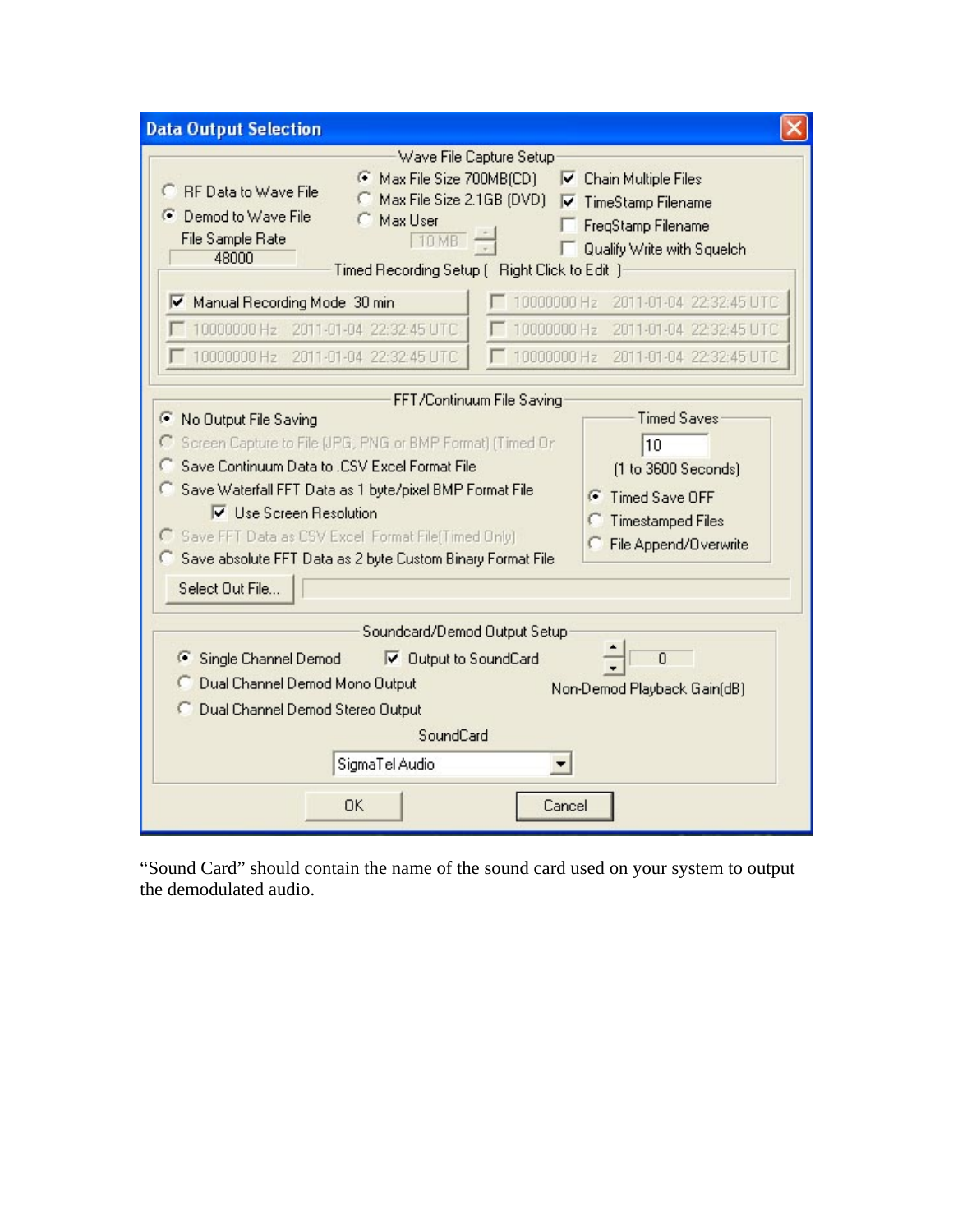| <b>General Program Setup</b>                                                                                                                                                         |                                                                                                                                                                                                                                  |                                                                                                                                                                                                                                                             |  |  |  |  |
|--------------------------------------------------------------------------------------------------------------------------------------------------------------------------------------|----------------------------------------------------------------------------------------------------------------------------------------------------------------------------------------------------------------------------------|-------------------------------------------------------------------------------------------------------------------------------------------------------------------------------------------------------------------------------------------------------------|--|--|--|--|
| FFT Window Type<br>Rectangle<br>Hamming<br>г<br>Hanning<br>Flat Top<br><b>Blackman</b><br><b>Blackman-Harris</b><br>Display Units:<br>Hz (Sec)<br>KHz (mSec)<br>MHz (uSec)<br>r.     | 75<br>JPEG Compression Quality(10 to 10<br>Waterfall Rate(0 to 60 Secs/update)<br>- 0                                                                                                                                            | Assign Display Colors                                                                                                                                                                                                                                       |  |  |  |  |
|                                                                                                                                                                                      | Select Waterfall Color Palette File                                                                                                                                                                                              | <b>Using Default</b>                                                                                                                                                                                                                                        |  |  |  |  |
|                                                                                                                                                                                      | Select FFT Compensation File<br>Use Comp.                                                                                                                                                                                        | <b>Using Default</b>                                                                                                                                                                                                                                        |  |  |  |  |
|                                                                                                                                                                                      | Memory Modes<br>Cursor Mode<br><b>Cursor OFF</b><br>г<br>C<br>Memory Display OFF<br>Cursor X-Y<br>Max Memory Display<br><b>Cursor Plot</b><br>Delta Memory Display                                                               | 3D Options<br>$\times$<br>Y<br>3<br>4<br>3D xy Pixel Shift (1-100)<br>3<br>1/N 3D Plot Scale(1 to 1/10)<br>N                                                                                                                                                |  |  |  |  |
| GHz (uSec)<br>L/R Button Freg Chan<br><b>Squelched Display</b><br>Color 2D Graph<br><b>Display Speed</b><br>FFT Overlap<br>$\theta$<br>Skips N updates<br>$\overline{0}$<br><b>N</b> | Markers<br>╔<br>Display Peak Markers<br>10<br>Allow Mouse Click Markers<br>Exclude %<br>Mouse Click Resolution<br>20 KHz<br>500 Hz<br>$10$ KHz<br>$C$ 100 Hz<br>9KHz<br>$C$ 10 Hz<br>5 KHz<br>F1Hz<br>100<br>1 KHz<br>$\cap$ Var | <b>Auto Start</b><br><b>Right to Left Continuum</b><br>M<br><b>Time Stamp Display</b><br>⊽<br>Sec.<br>$[0 = AUT0]$<br>n<br>Pulse Mode Setup<br>Pulse Mode Enable(Pwr vs Time)<br>4.5<br>Chirp Rate<br>FFT Cal Offset<br>0<br>MHz/Sec<br><b>OK</b><br>Cancel |  |  |  |  |

That completes the basic configuration.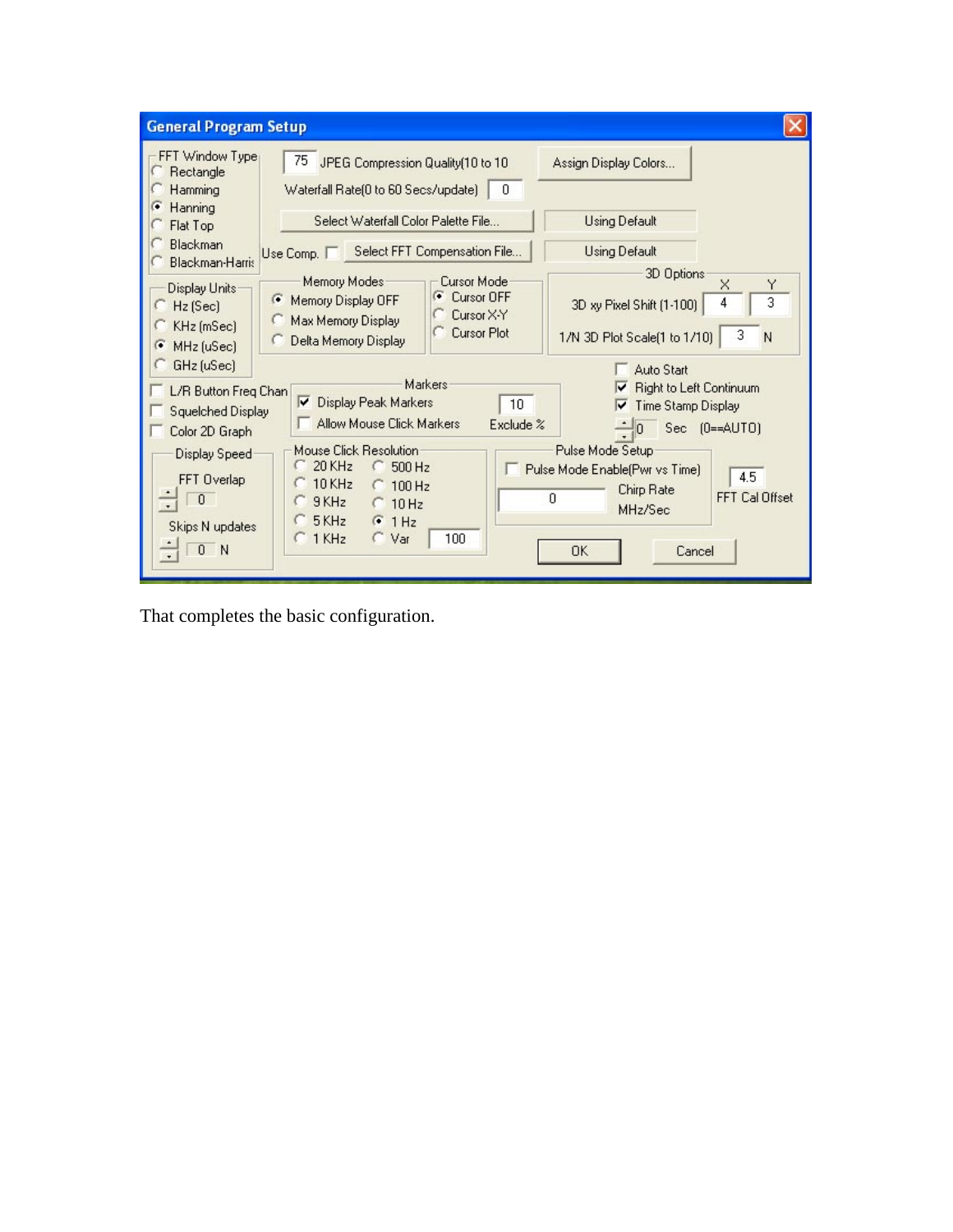Clicking "Start-F12" in the main screen should now produce a screen similar to that shown below and noise should be heard from your soundcard.



The DC offset can be clearly seen at the centre of the screen and if you have an antenna attached you may see other signals.

If you wish to adjust the DC offset at this stage open the "SoundCard IN Setup" and whilst watching the height of the centre spike juggle the I dc  $\&$  Q dc figures to minimize it. The two adjustments interact so an amount of experimentation is required. It is suggested that you make this adjustment without an antenna or with a 50R load connected.

To easily adjust the image rejection a stable signal is required. The procedure is the same as above. Whilst watching the height of the image spike juggle the alpha and beta settings in the "SoundCard IN Setup".

The following two screen shots show the before and after results of making the above adjustments. For illustration purposes the FCD was set to a centre frequency of 100MHz. The input signal is to the right of the display and was set to 100.020MHz. The input level to the FCD was -100dBm. The image is on the left hand side. Following the adjustments it can be seen that the image has disappeared and the DC offset has been significantly reduced.